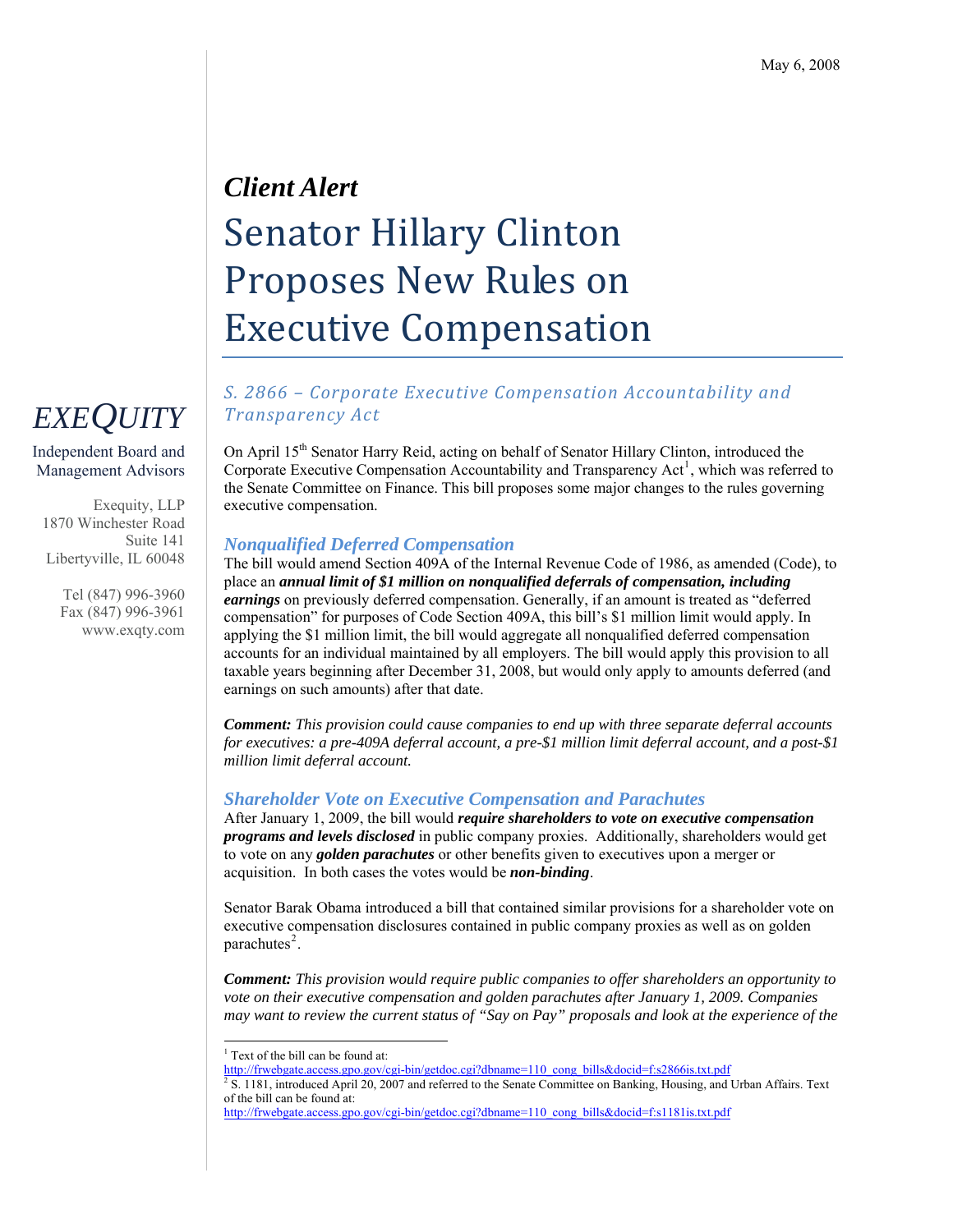*handful of companies that included such proposals in their proxies this proxy season so they can respond if this provision is enacted. Aflac received 93% support on its "Say on Pay" proposal, which was voted on by its shareholders at its May 5, 2008 annual shareholders meeting.* 

### *Disclosure of Compensation Consultant Activities and Independence*

The bill would require the U.S. Securities and Exchange Commission (SEC) to issue regulations within 120 days after enactment that clarify and *strengthen disclosure requirements* pertaining to *consultants or advisors to Compensation Committees*. The bill specifies that:

- *Compensation consultants* will be *prohibited from providing any other work or service* on behalf of the company (other than as advisor to the compensation committee) that presents a *conflict of interest* or *otherwise compromises the independence of the consultant*;
- Companies must *certify whether a compensation consultant* that performed any work, research, or preparation, or otherwise had reasonable involvement in a compensation recommendation, *is independent*; and
- The standards used by the SEC to determine independence of compensation consultants EXEQUITY are to be clarified, and and are to include the following limitations:
	- A compensation consultant who at any time in the *previous 18 months* prior to the compensation recommendation of such consultant to a company had *noncompensation consulting related business*, or otherwise had a *noncompensation consultation related financial relationship* with that company, shall not be considered independent; and
	- o A *compensation consultant* that *has or previously had any financial or professional relationship* with a company, the board of directors of such company, or any senior executive officers of such company, that would *reasonably be construed as presenting a conflict of interest* in the compensation consultation recommendation of that consultant *shall not be considered independent.*

*Comment: There is growing concern about conflicted Compensation Committee advisors, as evidenced by recent hearings conducted by the the House Committee on Oversight and Government Reform (Senator Henry Waxman, Chairman). This provision represents an attempt to legislate assurance of advisory independence. It would require public company Compensation Committees to engage independent compensation consultants to assist with compensation recommendations. Barring a delay in the effective date, the provision likely would apply during the calendar year (and not at the start of a company's fiscal year), which would further complicate a company's disclosures and might cause it to switch consultants midstream during the year. Any such midstream change could complicate proxy disclosures related to executive compensation actions during the year. The timing of the switch is further complicated by the stipulation that a consultant who performed any non-compensation services within the 18 prior months will not be considered independent. If the rule were to be effective January 1, 2009 (as currently proposed), current consultant relationships would be implicated.* 

#### *The Sarbanes-Oxley Act's Clawback Provision Amended*

The bill would increase the period of the Sarbanes-Oxley Act's clawback provision from 12 months to **36 months**. The bill would also require the SEC to develop rules for the effective application of the clawback provision. At minimum, the rules would include the following:

- The term *"misconduct"* includes misconduct that results from specific illicit actions of a senior executive or officer, including the CEO and CFO, of a company, or knowledge of illicit actions, accompanied by willful inaction to address such illicit actions, or the willful concealment by such executive or officer, of illicit actions.
- The term "*illicit actions*" includes any of the following actions:
	- o Backdating stock options to conceal liabilities, losses, or any other negative financial information from shareholders and investors.



Independent Board and Management Advisors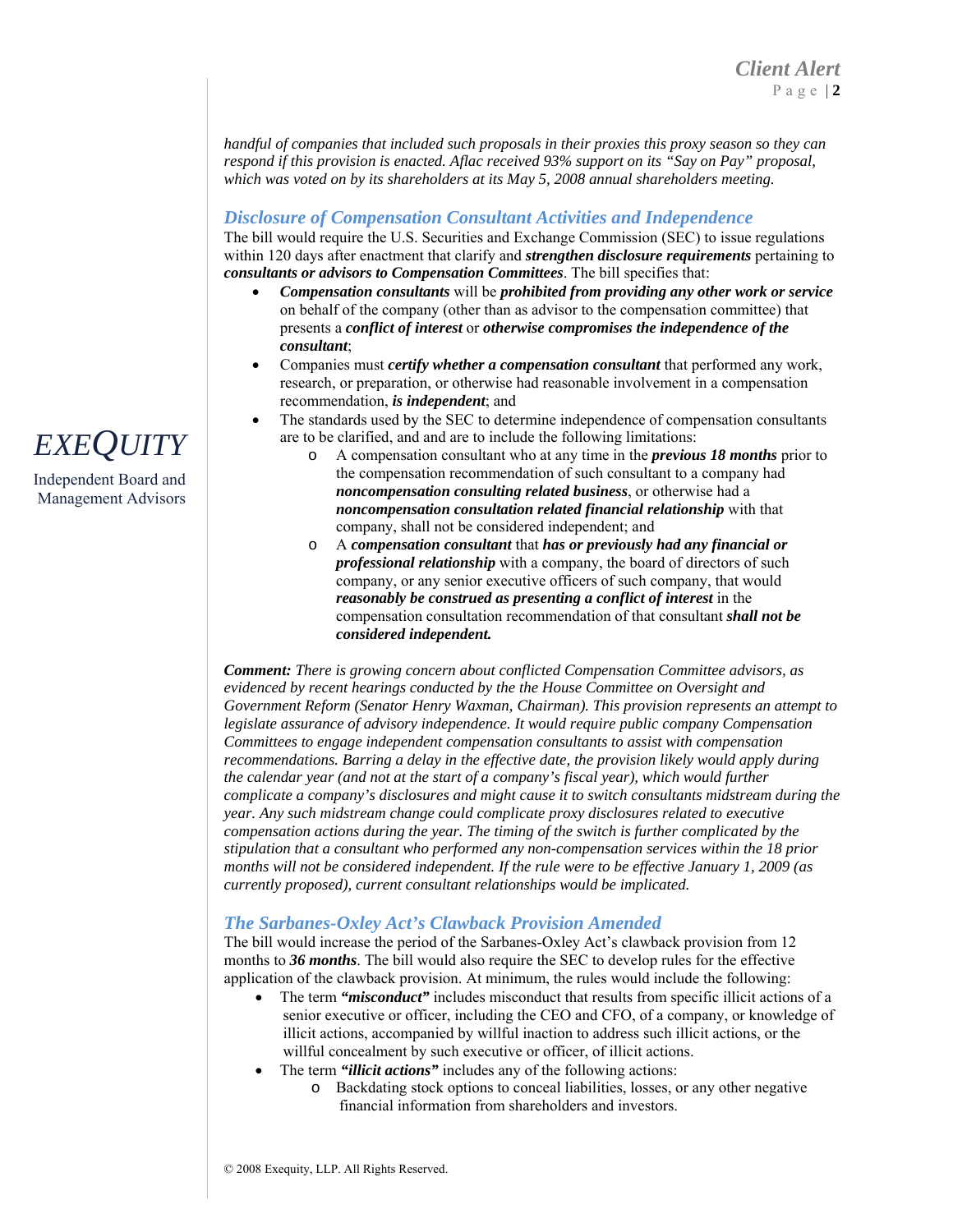- o Accounting irregularities designed to conceal losses, liabilities, or other negative financial information from shareholders, boards of directors, or government regulators, that are required to be disclosed under the securities rules.
- o Accounting irregularities designed to artificially achieve profit or other financial targets that would not have reasonably been met under generally accepted accounting principles and industry standards, or through compliance with federal securities and tax rules.
- o Willfully circumventing the reporting, independence, due diligence, disclosure or fiduciary requirements and obligations under the federal securities laws in order to mislead, deceive, or withhold information that is required to be given to shareholders, boards of directors, and federal and state regulatory authorities.
- Any conduct that violates, or is in conflict with, the legal and fiduciary responsibilities of the senior executive or officer to the shareholders and board of directors of such executive or officer.

The bill also gives the SEC the power to exempt any person from the Sarbanes-Oxley Act's clawback provision. However, if any exemption is granted, the SEC must issue a public statement explaining the rationale for granting such exemption and must notify the appropriate Congressional committees concerning the exemption.

Management Advisors *Comment: This provision would extend the clawback period quite significantly (triple the current period) and require the SEC to adopt rules concerning how the clawback provision works. To date, there has not been much guidance on the clawback provision under the Sarbanes-Oxley Act, although a number of companies have embedded the requirements in their compensation plans. Companies should review their compensation plans to determine if any action would be necessary if this provision is enacted.* 

#### *Federal Contractors Disclosure of Executive Compensation*

The bill would also add requirements regarding the disclosure of executive compensation by certain federal contractors. Specifically, the bill would require that public companies that enter into certain contracts with federal executive agencies provide the contracting official with an *accounting of the compensation structures for the CEO, CFO, five most highly compensated officers, and each member of the board of directors*, along with *annual updates* of such information thereafter. Also, public federal contractors must *provide a compensation discussion and analysis that justifies the compensation structures for such individuals* within 90 days after entering into a federal contract to the contracting official.

*Comment: This provision would require public federal contractors to justify their pay for their CEO, CFO, top 5 executives and directors. One would hope that disclosures provided under the securities laws would suffice, but this provision could require disclosures that extend beyond existing securities law requirements. The potential administrative requirements could be burdensome; federal contractors will have to wait and see how this provision might be applied.* 

#### *Conclusion*

Executive compensation continues to be an area of emphasis for proposed legislation. The two Democratic presidential candidates have shown interest in addressing executive compensation. History has shown that Presidential positions with respect to executive compensation can affect legislation (former President Clinton actively promoted legislation that limited the deduction companies could take for compensation paid to their executives; that legislation became Internal Revenue Code Section 162(m)). Consequently, companies should monitor the status and potential impact of the proposed legislation on their executive compensation practices and procedures. To the extent enactment appears likely, companies should consider the substance and timing of their response(s) to facilitate their compliance with the new rules. Given the proposed January 1, 2009 effective date of the rules, companies should consider advance planning in the near-term.



Independent Board and